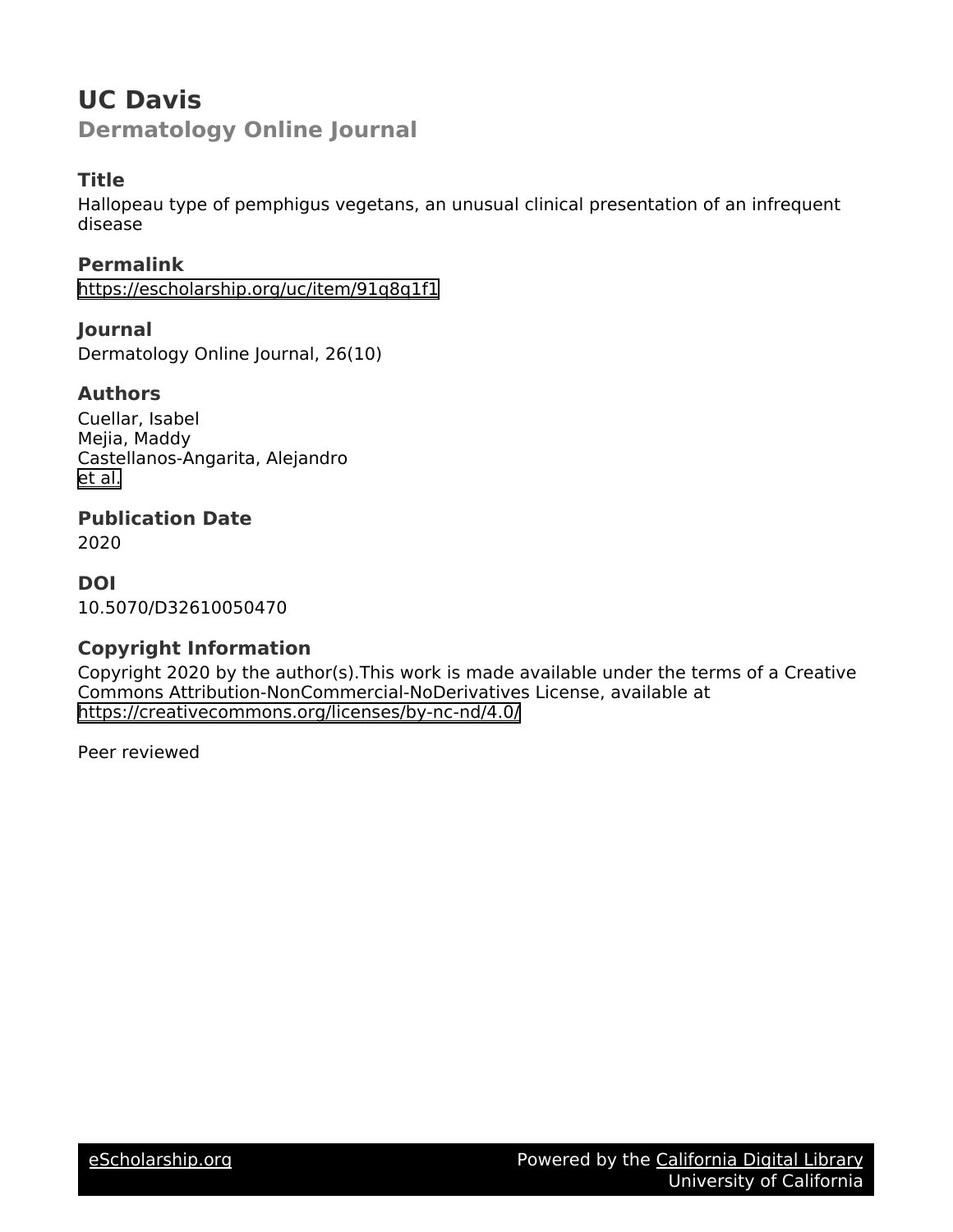# **Hallopeau type of pemphigus vegetans, an unusual clinical presentation of an infrequent disease**

Isabel Cuellar, Maddy Mejia, Alejandro Castellanos-Angarita, Maria Alejandra Casas-Barrera

Affiliations: Pontificia Universidad Javeriana, Bogota, Colombia

Corresponding Author: Maria Alejandra Casas MD, Pontificia Universidad Javeriana, Carrera 7 No 40-62, Bogota DC, Colombia, Tel: 57- 15946161, Email: casas\_mariaa@javeriana.edu.co

#### **Abstract**

**Introduction** 

Pemphigus vegetans is a rare variant of pemphigus vulgaris, characterized by vegetative lesions that develop mainly in flexural areas. Herein, we present a middle-aged woman who presented to the emergency department with a rare cutaneous finding of bilateral axillary pustules that progressed over months to vegetant and malodorous plaques associated with subsequent painful erosions.

Keywords: pemphigus vulgaris, vesicobullous disease, autoimmune disease

Pemphigus vegetans is a rare and infrequent variant of pemphigus vulgaris, representing 1-2% of all

pemphigus [1]. It is more common in women and the age at diagnosis is 40 to 60 years [2]. A triggering factor is identified in several cases, such as medications, infections, or malignancies [3]. We report the case of a woman in the fourth decade of life with a history of hypothyroidism, who presented with vegetative plaques of the axillae and recent appearance of painful erosions in the oral cavity. She was previously treated with antibiotics for presumed inflammatory and infectious disease with no improvement.

### **Case Synopsis**

A 37-year-old woman with hypothyroidism presented to the emergency department with a 4 month history of a painful, itchy, furuncle-like lesion in the right axilla, with the subsequent appearance of

**A B C**

**Figure 1**. **A)** Erosions and crusts of the oral mucosa. **B)** Erythematous, moist, vegetating plaques in the axillae with pustules on the surface. **C)** On the back, flaccid blisters with serous content and erythematous base.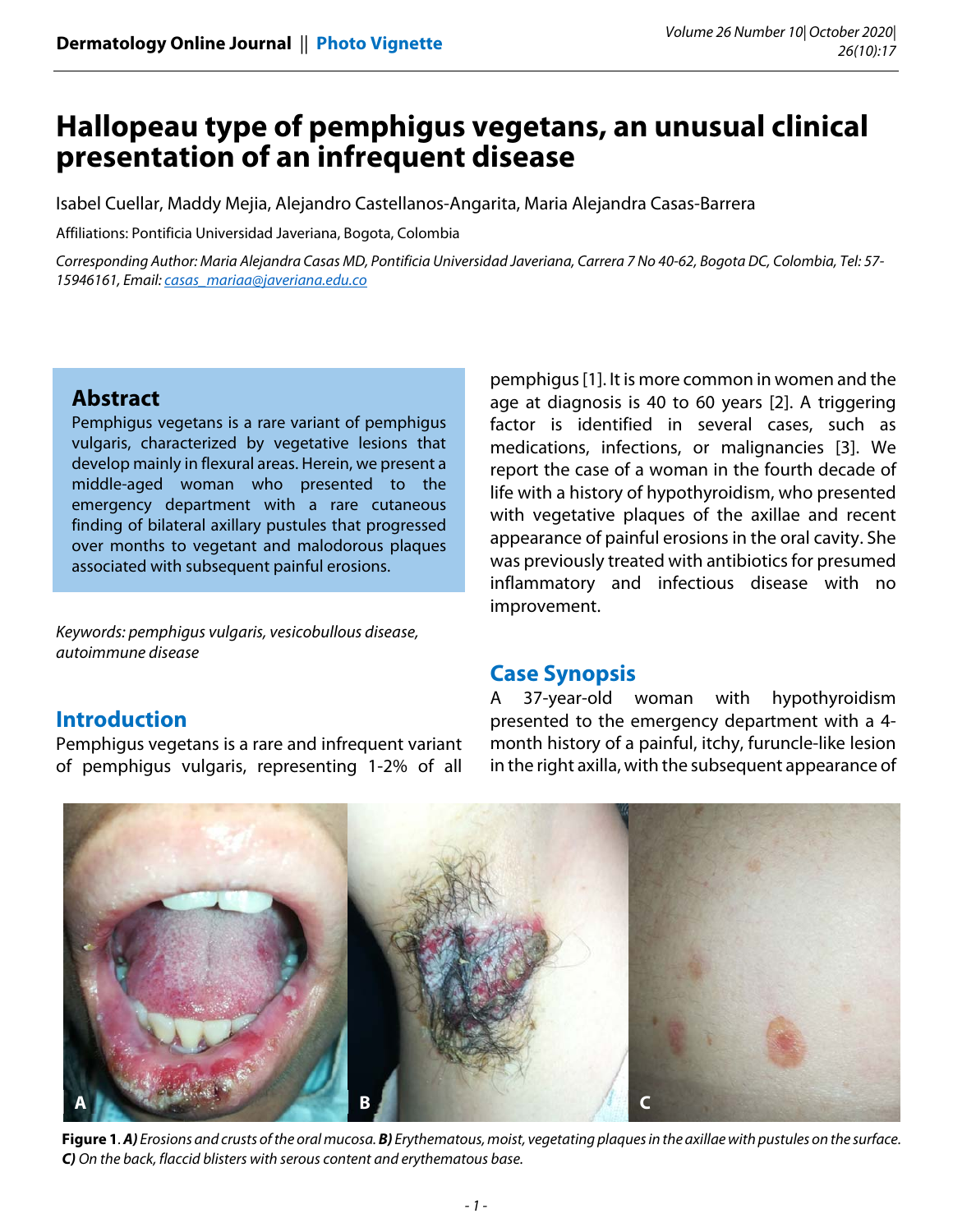a similar lesion in the left axilla. She was previously prescribed topical and oral antibiotics on suspicion of hidradenitis suppurativa. In addition, she noted the recent appearance of painful lesions on the lips, tongue, and pharynx and eroded blisters on the chest.

On physical examination, multiple erosions were observed of the pharynx, tongue, cheeks, and lower lip, some of them covered with superficial bloody crust. The anterior thorax, abdomen, and back exhibited multiple erosions, and some flaccid blisters with positive Nikolsky sign. Armpits showed bilateral, vegetative, erythematous, eroded, painful, moist plaques that limited abduction (**Figure 1**). No lesions were observed in the genital mucosa or nail plate.



**Figure 2**. **A)** Eroded zone with detached necrotic epithelium and a suprabasal blister with acantholytic cells, H&E. In the dermis, edema and perivascular and interstitial inflammatory infiltrate constituted by lymphocytes, neutrophils, and eosinophils. **B)** Intercellular C3 complement binding.

With these findings, a diagnostic impression of pemphigus vegetans was made. A biopsy of a lesion on the back was performed, which showed typical findings of pemphigus vulgaris. Direct immunofluorescence identified intercellular epidermal deposits of IgG and C3 (**Figure 2**). Extensive evaluation for a hidden neoplasm or other associated autoimmune phenomenon was performed and revealed neither.

Prednisone was initiated at 1mg/kg/day, and clobetasol propionate applied in an oral analgesic base. Once oral intake was resumed she was discharged to follow up as an outpatient. Disease control was achieved after three months of prednisone treatment. She remains lesion free with a 10mg prednisone daily dose, plus calcium and vitamin D3 supplementation.

#### **Case Discussion**

Pemphigus vegetans is a rare variant of pemphigus vulgaris that presents with flaccid blisters that erode and form vegetating papules that coalesce in erythematous, moist, malodorous plaques that can secrete purulent material, predominantly in intertriginous areas. Oral involvement is frequent (60-80%) and may be present since the beginning of the disease in more than half of patients; pain may limit food intake [1]. Two variants have been described: Hallopeau and Neumann. The Hallopeau subtype is characterized by starting with grouped pustules that erode, forming painful vegetative lesions. This type usually has an adequate response to treatment. The Neumann variant starts with the appearance of blisters (similar to pemphigus vulgaris) that subsequently form exudative vegetative lesions; this form often shows a poorer response to management [2]. Our patient's skin findings and their evolution were consistent with the rare pemphigus vulgaris variant Hallopeau type, owing to the characteristic development of pustules in the axillae, which coalesced, eroded, and progressed to vegetative, moist erythematous plaques.

The histopathology of the vegetative lesions shows suprabasal intraepidermal clefts, acantholytic cells, pseudoepitheliomatous hyperplasia, and intraepi